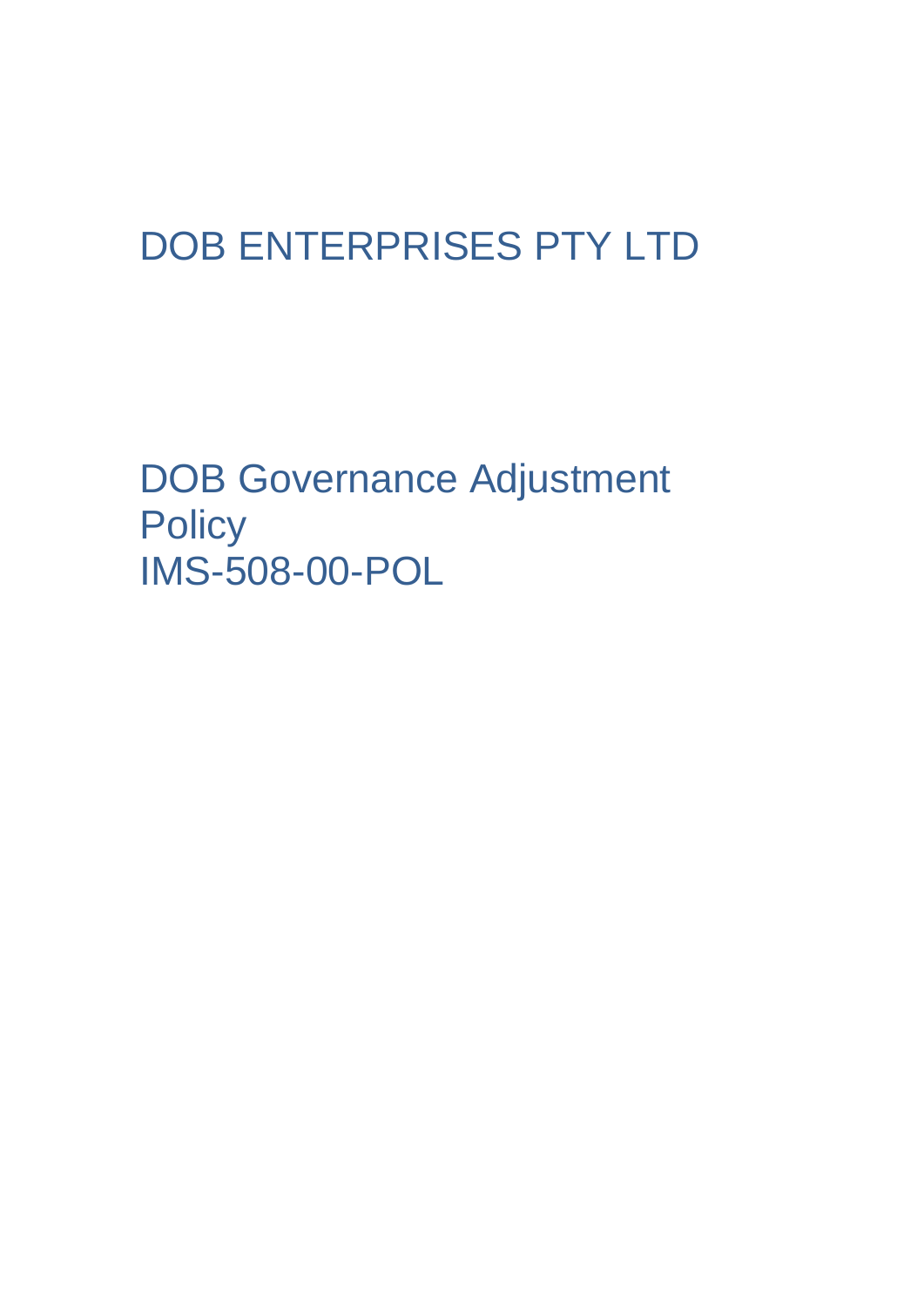## **Revision History**

| <b>Date</b> | <b>Rev</b>     | <b>Modified</b><br><b>By</b> | <b>Changes Made,</b><br><b>Review History</b> | <b>Reviewed</b><br>by | <b>Approved</b><br>by |
|-------------|----------------|------------------------------|-----------------------------------------------|-----------------------|-----------------------|
| 19.02.19    | $\overline{0}$ | Sunette<br>Opperman          | Creation                                      | S Rupert              | S Rupert              |
|             |                |                              |                                               |                       |                       |
|             |                |                              |                                               |                       |                       |
|             |                |                              |                                               |                       |                       |
|             |                |                              |                                               |                       |                       |
|             |                |                              |                                               |                       |                       |
|             |                |                              |                                               |                       |                       |
|             |                |                              |                                               |                       |                       |
|             |                |                              |                                               |                       |                       |



**DOB ENTERPRISES PTY LTD**<br>ABN 20112 866001 **Revision 0 D Date** 19.02.19

Level 1 49 Horton Street Port Macquarie NSW 2444 Ph: 1 300 854 622 Fax: 02 6583 8468

**Document No** IMS -508- 00-POL **Page**

**UNCONTROLLED WHEN PRINTED OR DOWNLOADED**

Page 2 of 4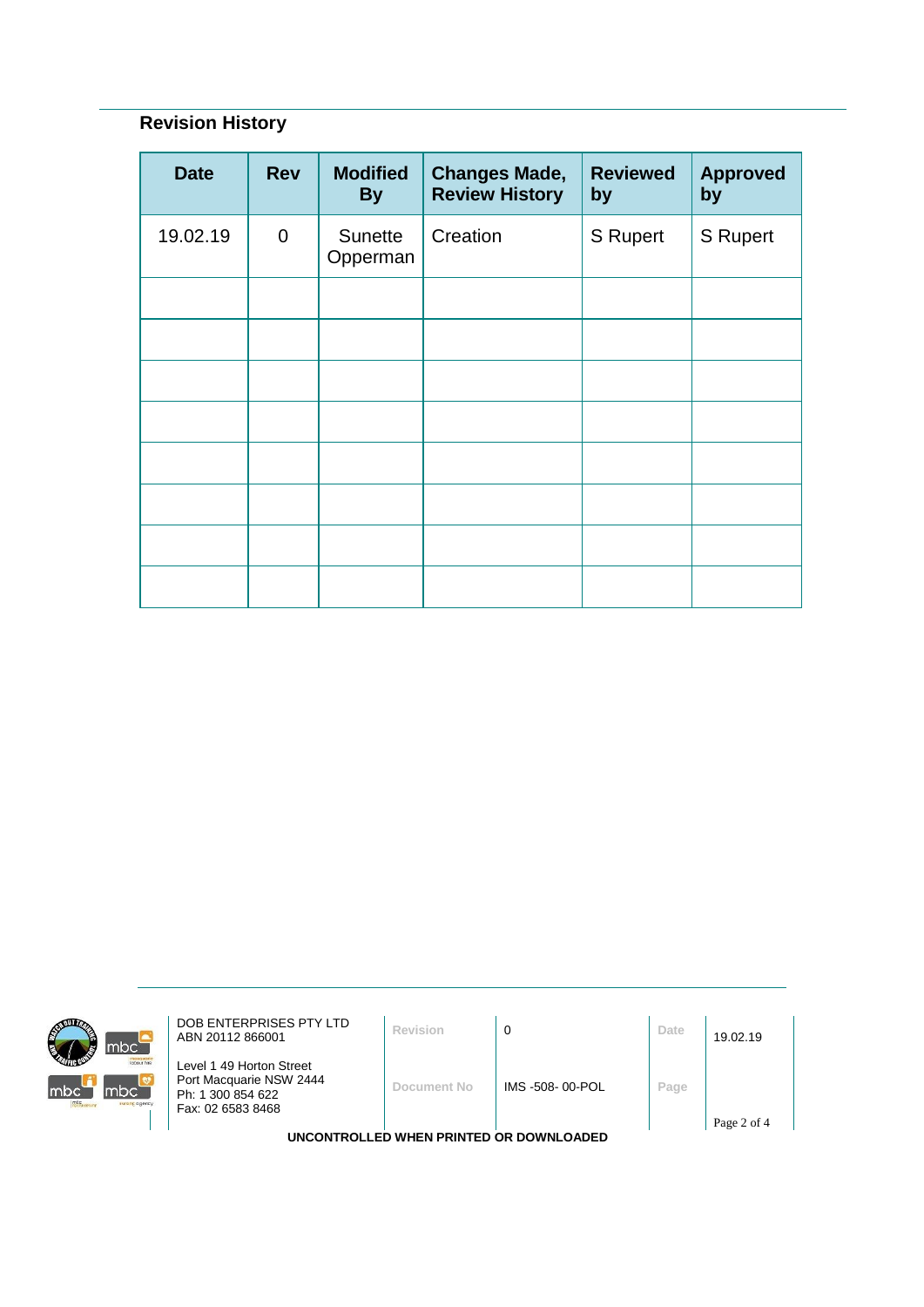#### **Purpose**

The purpose of the Governance Adjustment Policy is to ensure that a transparent environment exists within DOB Enterprises Pty Ltd (DOB) t/a MBC Recruitment, Macquarie Labour Hire, Watchout Training and Traffic Control, and MBC Nursing Agency, with regard adoption and adjustment to new legislative requirements, and policy creation amendment and termination.

This Policy constitutes the provision of notice to Employees of DOB's Governance Adjustment Policy and Procedures.

#### **Scope**

This policy applies to all employees, consultants, contractors and volunteers on DOB premises, in DOB vehicles, on client premises and in client vehicles.

#### **Application and compliance**

This Policy applies to all DOB Employees, contractors, and consultants past and present.

DOB may take disciplinary action, up to and including termination of employment, for any breach of this Policy.

This Policy should be read in conjunction with **all** DOB policies.

DOB reserves the right to vary, replace or terminate any of their policies from time to time.

### **Policy**

DOB is committed to providing a safe and healthy workplace for workers, contractors and visitors and takes the following steps to keep our commitment:

- Conduct research to improve our knowledge about new legislation coming into place
- Attend training sessions designed to enable us to understand & comply with legislation

Seek out advice, education and industrial knowledge to foster continual improvement in WHS systems and updates of relevant leaislation

- Put new legislative practices into place in our policies and procedures
- Notify our worker of any changes in legislation which are relevant to them

DOB manages changes in legislation by:

• Assigning responsibilities for researching legislative changes with State and Federal **Authorities** 

• Participating in learning opportunities such as information sessions provided by Industry Stakeholder Groups, Unions, and relevant Authorities

• Seek advice from suitably qualified persons where required (such as Health & Safety Consultants)

- Attend conferences, trade shows etc. where possible
- Undertake refresher training to maintain current knowledge & skills
- Liaise with local Authorities as required

• Monitor government websites for upcoming changes in legislation and conducting research to ascertain the best course of action

DOB reserves the right to vary, replace or terminate any of these policies from time to time.

| ₿<br>mbc`                                           | DOB ENTERPRISES PTY LTD<br>ABN 20112 866001                                                   | Revision    |                 | Date | 19.02.19    |
|-----------------------------------------------------|-----------------------------------------------------------------------------------------------|-------------|-----------------|------|-------------|
| macquarte<br>mbc<br>mbc.<br>$m_c$<br>sursing agency | Level 1 49 Horton Street<br>Port Macquarie NSW 2444<br>Ph: 1 300 854 622<br>Fax: 02 6583 8468 | Document No | IMS -508-00-POL | Page |             |
|                                                     |                                                                                               |             |                 |      | Page 3 of 4 |